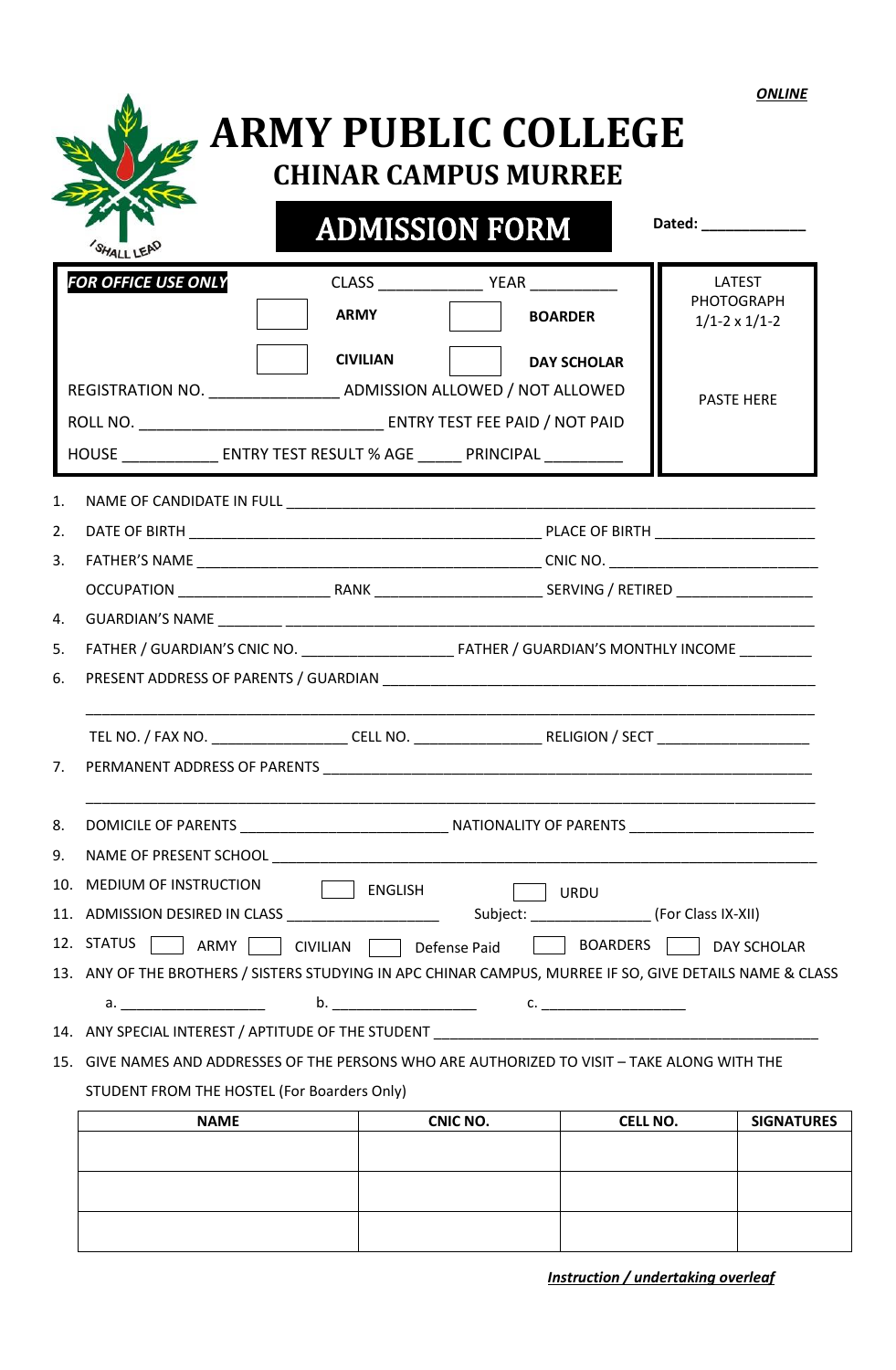# **INSTRUCTIONS / UNDERTAKING BY THE PARENTS / GUARDIANS**

IN CASE MY SON / WARD ARE SELECTED FOR ADMISSION I UNDERTAKE THE FOLLOWING:-

- 1. MY SON / WARD WILL ABIDE BY THE RULES AND REGULATION ENFORCED AT PRESENT OR HERE AFTER MADE BY SCHOOL ADMINISTRATION.
- 2. SO LONG AS MY SON / WARD ARE A STUDENT OF THIS SCHOOL HE WILL NOT BREAK THE RULES INSIDE AS WELL AS OUTSIDE THE SCHOOL PREMISES WHICH WILL CAUSE INCONVENIENCE FOR THE SCHOOL ADMINISTRATIONS.
- 3. HE WILL ABIDE BY THE DECISION OF THE PRINCIPAL IN ALL MATTERS IN LETTER AND SPIRIT.
- 4. PRINCIPAL IS AUTHORIZED TO SIGN THE DOCUMENTS IN CASE OF EMERGENCY FOR SURGERY / MEDICAL ATTENTION.
- 5. THE PARTICULAR ENTERED ARE CORRECT TO THE BEST OF MY KNOWLEDGE AND BELIEF AND NO CLAIM FOR CHANGE OF PARTICULARS OF THE STUDENT WILL BE MADE BY ME AT ANY STAGE.
- 6. I WILL CLEAR / PAY COLLEGE DUES AS PER PAYMENT SCHEDULE STIPULATED DATE.
- 7. TO ENSURE SAFE DELIVERY THIS APPLICATION MUST BE SENT UNDER A REGISTERED "ACKNOWLEDGEMENT DUE" COVER.

#### 8. **PLEASE ATTACH THREE "1/1-2 X 1/1-2" SIZE PHOTOGRAPHS AND MEDICAL CERTIFICATE OF THE STUDENT**.

- 9. APPLICANTS FROM CLASS -1 TO 9 WILL BE INFORMED ABOUT THE DATE, TIME AND PLACE OF THE TEST, THE TEST ARE GENERALLY HELD AT SCHOOL FOR MATHS URDU AND ENGLISH.
- 10. **PHOTO COPY OF CNIC OF PARENTS / GUARDIAN IS ATTACHED**.
- 11. **MOBILE PHONES, CAMERAS, MP3, RADIO WEAPONS AND NARCOTICS** ARE STRICTLY BANNED IN THE SCHOOL. VIOLATION IN THIS REGARD WILL BE VIEWED SERIOUSLY AND MAY CULMINATE INTO EXPULSION OF STUDENT.
- 12. **PAYMENT SCHEDULE (COLLEGE DUES MUST BE PAID BEFORE EXPIRY OF DUE DATE EVEN IF THE BILL IS NOT RECEIVED).**

| <b>TERM</b> | <b>DISPATCH OF BILLS</b>  | <b>PAYMENT DATE</b>        | <b>PAYMENT DATE</b>        | * EXPULSION DATE         |
|-------------|---------------------------|----------------------------|----------------------------|--------------------------|
|             |                           | <b>WITHOUT</b>             | <b>WITH 10%</b>            |                          |
|             |                           | <b>SURCHARGE</b>           | <b>SURCHARGE</b>           |                          |
| $1st$ term  | 20 <sup>th</sup> February | 15 <sup>th</sup> March     | 28 <sup>th</sup> March     | $15th$ April             |
|             | 20 <sup>th</sup> May      | $15th$ June                | 28 <sup>th</sup> June      | $15th$ July              |
| $2nd$ Term  | 20 <sup>th</sup> August   | 15 <sup>th</sup> September | 28 <sup>th</sup> September | 15 <sup>th</sup> October |
|             | 20 <sup>th</sup> November | 15 <sup>th</sup> December  | 28 <sup>th</sup> December  | $15th$ January           |

#### \* *AFTER EXPULSION RE-ADMISSION FEE WILL BE CHARGE*

- 13. THE COLLEGE DUES MUST BE PAID THROUGH BANK DRAFT IN THE NAME OF PRINCIPAL, APC CHINAR CAMPUS MURREE WITH ANNOTATION OF NAME AND CLASS OF STUDENT AT THE BACK OF THE BANK DRAFT.
- 14. IF CASE OF WITHDRAWAL / EXPULSION OF STUDENTS ONLY FOOD CHARGES OF ABSENCE PERIOD & UNPAID POCKET MONEY WILL BE REFUNDED.
- 15. CERTIFIED THAT I HAVE READ ALL ABOVE INSTRUCTIONS / UNDERTAKING CAREFULLY AND ACCEPTED IN ALL RESPECT.

\_\_\_\_\_\_\_\_\_\_\_\_\_\_\_\_\_\_\_\_\_\_ SIGNATURE OF CANDIDATE

\_\_\_\_\_\_\_\_\_\_\_\_\_\_\_\_\_\_\_\_\_\_\_\_\_\_\_\_\_\_\_ SIGNATURE OF PARENTS / GUARDIAN

| NAME: |  |
|-------|--|
| DATE: |  |

NAME:\_\_\_\_\_\_\_\_\_\_\_\_\_\_\_\_\_\_\_\_\_\_\_\_\_\_\_\_\_\_\_\_\_ DATE: \_\_\_\_\_\_\_\_\_\_\_\_\_\_\_\_\_\_\_\_\_\_\_\_\_\_\_\_\_\_\_\_\_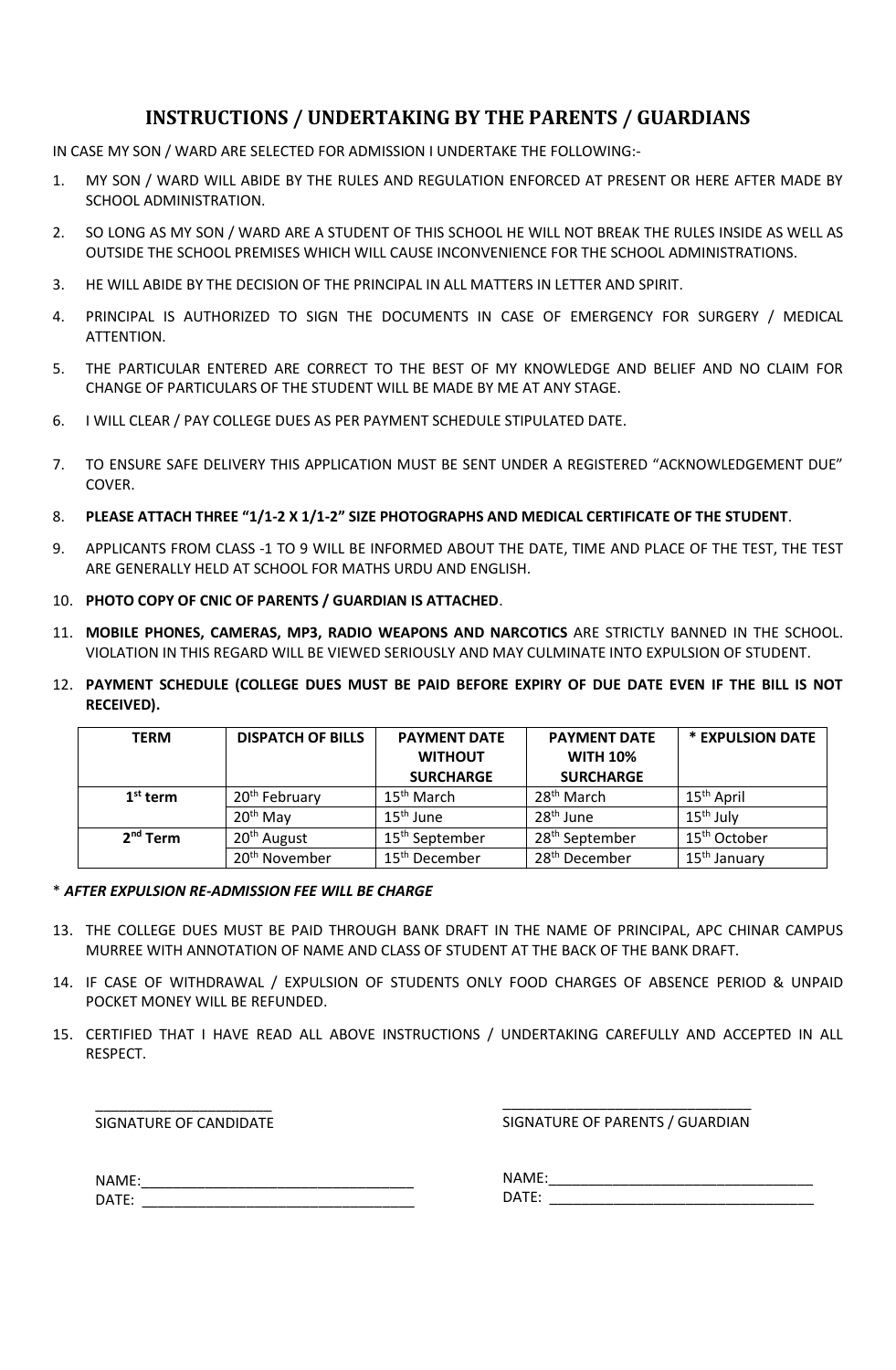|  |  | <b>ONLINE</b> |
|--|--|---------------|
|--|--|---------------|

|         | <b>ASKARI BANK LTD</b><br>THE AMLL MURREE<br>askaribank For credit to Army Public College<br><b>Chinar Campus Murree</b><br>A/C No. 03101650000132 |                          |
|---------|----------------------------------------------------------------------------------------------------------------------------------------------------|--------------------------|
|         | Challan No. _______________                                                                                                                        | Date: $\_\_$             |
|         |                                                                                                                                                    |                          |
|         | Purpose of Deposit ________________________                                                                                                        |                          |
|         | Admission Fee/Term Fee/Class/Section                                                                                                               |                          |
|         | Fee for the Month <b>Bank Copy</b>                                                                                                                 |                          |
|         | <b>Particular</b>                                                                                                                                  | Amount                   |
|         |                                                                                                                                                    |                          |
|         |                                                                                                                                                    |                          |
|         |                                                                                                                                                    |                          |
|         |                                                                                                                                                    |                          |
|         | <b>Total</b>                                                                                                                                       |                          |
|         |                                                                                                                                                    |                          |
|         |                                                                                                                                                    |                          |
| Cashier | Officer                                                                                                                                            | Depositor's<br>Signature |
|         | <b>Instruction Overleaf</b>                                                                                                                        |                          |

| ONLINE                                                                                          |                          | <b>ONLINE</b> |                                                                                                                                                                                    |                                           | <b>ONLINE</b> |                                                                                                                                                                 |                |
|-------------------------------------------------------------------------------------------------|--------------------------|---------------|------------------------------------------------------------------------------------------------------------------------------------------------------------------------------------|-------------------------------------------|---------------|-----------------------------------------------------------------------------------------------------------------------------------------------------------------|----------------|
| <u>I BANK LTD</u><br><b>MLL MURREE</b><br>Army Public College<br>Campus Murree<br>3101650000132 | Date: $\_\_$             |               | <b>ASKARI BANK LTD</b><br>THE AMLL MURREE<br>askaribank For credit to Army Public College<br><b>Chinar Campus Murree</b><br>A/C No. 03101650000132<br>Challan No. ________________ | Date: $\_\_$                              | askaribank    | <b>ASKARI BANK LT</b><br>THE AMLL MURREE<br>For credit to Army Public Co<br><b>Chinar Campus Murree</b><br>A/C No. 0310165000013<br>Challan No. _______________ | Da             |
|                                                                                                 |                          |               |                                                                                                                                                                                    | Purpose of Deposit ______________________ |               | Purpose of Deposit                                                                                                                                              |                |
| Fee/Class/Section                                                                               |                          |               | Admission Fee/Term Fee/Class/Section                                                                                                                                               |                                           |               | Admission Fee/Term Fee/Class/See                                                                                                                                |                |
|                                                                                                 | <b>Bank Copy</b>         |               | Fee for the Month__________                                                                                                                                                        | <b>School Copy</b>                        |               | Fee for the Month                                                                                                                                               | Par            |
|                                                                                                 | Amount                   |               | <b>Particular</b>                                                                                                                                                                  | Amount                                    |               | <b>Particular</b>                                                                                                                                               | $\overline{A}$ |
| <b>Total</b>                                                                                    |                          |               | <b>Total</b>                                                                                                                                                                       |                                           |               | <b>Total</b>                                                                                                                                                    |                |
|                                                                                                 |                          |               |                                                                                                                                                                                    |                                           |               | Rupees __________________________                                                                                                                               |                |
| er:                                                                                             | Depositor's<br>Signature | Cashier       | Officer                                                                                                                                                                            | Depositor's<br>Signature                  | Cashier       | Officer                                                                                                                                                         | De<br>Sig      |
| tion Overleaf:                                                                                  |                          |               | <b>Instruction Overleaf</b>                                                                                                                                                        |                                           |               | <b>Instruction Overleaf</b>                                                                                                                                     |                |

|                                                                                                        | ASKARI BANK LTD<br>THE AMLL MURREE        |                          |  |  |  |  |
|--------------------------------------------------------------------------------------------------------|-------------------------------------------|--------------------------|--|--|--|--|
| For credit to Army Public College<br>karibank<br><b>Chinar Campus Murree</b><br>A/C No. 03101650000132 |                                           |                          |  |  |  |  |
|                                                                                                        | Challan No. ____________<br>Date: $\_\_$  |                          |  |  |  |  |
|                                                                                                        |                                           |                          |  |  |  |  |
|                                                                                                        | Purpose of Deposit ______________________ |                          |  |  |  |  |
|                                                                                                        | Admission Fee/Term Fee/Class/Section      |                          |  |  |  |  |
|                                                                                                        | Fee for the Month___________Parents Copy  |                          |  |  |  |  |
|                                                                                                        | Particular                                | <b>Amount</b>            |  |  |  |  |
|                                                                                                        |                                           |                          |  |  |  |  |
|                                                                                                        |                                           |                          |  |  |  |  |
|                                                                                                        |                                           |                          |  |  |  |  |
|                                                                                                        | <b>Total</b>                              |                          |  |  |  |  |
|                                                                                                        |                                           |                          |  |  |  |  |
|                                                                                                        |                                           |                          |  |  |  |  |
| Cashier                                                                                                | Officer                                   | Depositor's<br>Signature |  |  |  |  |